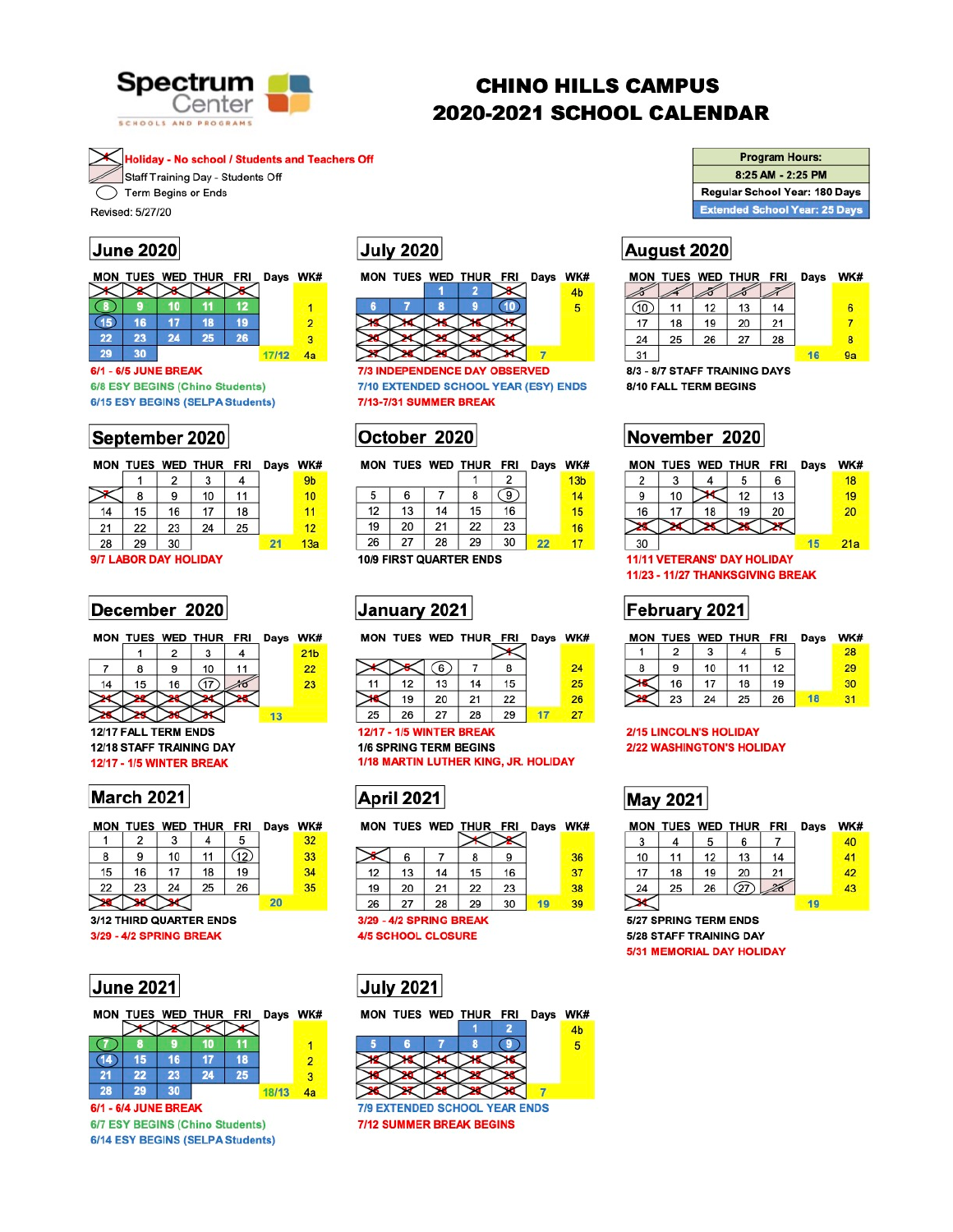

### **CHINO HILLS CAMPUS 2020-2021 SCHOOL CALENDAR**

Semester 1: August 10, 2020 – December 17, 2020 Semester 2: January 6, 2021 – May 27, 2021

#### *June 2020*

| Mon, Jun 1 - Fri, Jun 5 | June Break (closed)                          |
|-------------------------|----------------------------------------------|
| Mon. June 8             | Extended School Year Begins (Chino Students) |
| Mon, Jun 15             | Extended School Year Begins (SELPA Students) |

#### *July 2020*

| Fri, Jul 3                 | Independence Day Observed (closed) |
|----------------------------|------------------------------------|
| Fri, Jul 10                | Extended School Year (ESY) ends    |
| Mon, July 13 – Fri, Jul 31 | Summer Break (closed)              |

#### *August 2020*

| Mon, Aug $3$ – Fri, Aug 7 | <b>Staff Training Days</b> |
|---------------------------|----------------------------|
| Mon, Aug 10               | Fall Term Begins           |

#### *September 2020*

#### *October 2020*

Fri, Oct 9 First Quarter Ends

#### *November 2020*

| Wed, Nov 11               | Veterans Day Holiday (Closed) |
|---------------------------|-------------------------------|
| Mon, Nov 23 - Fri, Nov 27 | Thanksgiving Break (Closed)   |

#### *December 2020*

| Thu, Dec 17                | Fall term ends            |
|----------------------------|---------------------------|
| Fri, Dec 18                | <b>Staff Training Day</b> |
| Thu, Dec $17 -$ Tue, Jan 5 | Winter Break (Closed)     |